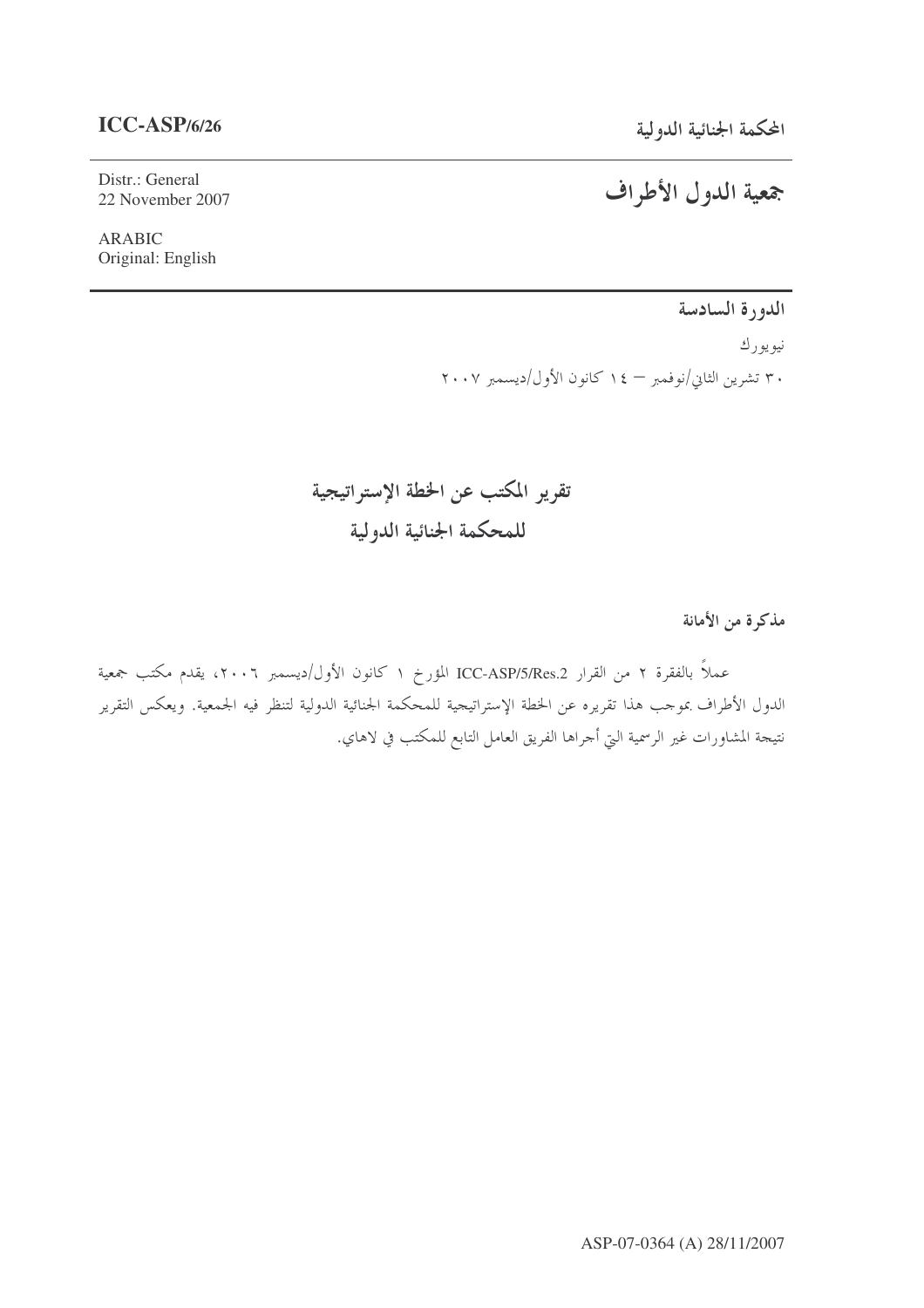# تقرير المكتب عن الخطة الإستراتيجية للمحكمة الجنائية الدولية

## أو لا— معلومات أساسية

دعت جمعية الدول الأطراف ("الجمعية") في قرارها ICC-ASP/5/Res.2 المؤرخ ٣١ كانون الأول/ديسمبر  $-1$ ٢٠٠٦ المحكمة إلى "تعميق الحوار الذي استهلته مع المكتب بشأن الخطة الإستراتيجية" وأوصت بأن "يركز هذا الحوار على التنفيذ الملموس للخطة الإستراتيجية وأن يشمـــل، على سبيل الذكـــر لا الحصر، قضايا جامعة مثل موقع أنشطة المحكمة، وموقف الضحايا، وأنشطة المحكمة في مجال التوعية والاتصال، والعلاقة بين الخطة الإستراتيجية والميزانية". ودعت الجمعية المحكمة أيضا إلى أن تقدم إلى الدورة المقبلة لجمعية الدول الأطراف تقريراً محدثاً عن الخطة الإستراتيجية في ضوء الحوار الذي يدور مع المكتب.

وفي اجتماعه المعقود في ١ شباط/فبراير ٢٠٠٧، وافق مكتب الجمعية على إعادة تعيين السيدة ميشيل دي بروكار  $-7$ (فرنسا) ميسَّرة لعملية التخطيط الإستراتيجي قيد البحث بالفريق العامل في لاهاي ("الفريق").

وفي الاجتماع الثالث للفريق العامل، المعقود في ١٨ نيسان/أبريل ٢٠٠٧، أبلغت الميسَّرة الفريق بألها تعتزم النظر  $-1$ كل شهر في موضوع واحد من المواضيع ذات الأولوية المشار إليها في القرار أعلاه، وهي: موقع أنشطة المحكمة، والضحايا، وأنشطة المحكمة في محال التوعية والاتصال، والعلاقة بين الخطة الإستراتيجية والميزانية. وفي هذا الاحتماع، قدمت المحكمة عرضا عاما للتطورات في عملية التخطيط الاستراتيجي ووافقت على دعم الميسرة في الأعمال أعلاه.

وبعد هذا العرض الأوَّلي، استمع الفريق العامل إلى عرض قدمه ممثل المحكمة بشأن تنفيذ إستراتيجية التوعية (٩  $-\xi$ أيار/مايو ٢٠٠٧) وأحاط علما بالنقاط الرئيسية قيد البحث في وثيقة العمل التي أعدقما المحكمة بشأن الضحايا (٢٠ حزيران/يونيه ٢٠٠٧).

واجتمع الفريق العامل في ١٣ حزيران/يونيه للنظر في كيفية تعميق الحوار مع المحكمة بشأن تنفيذ الخطة الإستراتيجية ومعالجة القضايا ذات الأولوية التي لم تبحث حتى الآن.

وفي ٢ تشرين الأول/أكتوبر، تلقى الفريق العامل معلومات محدثة عن عملية التخطيط الاستراتيجي وعن  $-7$ موضوعين من المواضيع ذات الأولوية (أنشطة التوعية والضحايا). واستمع علاوة على ذلك إلى عرضين موجزين بشأن موقع أنشطة المحكمة والعلاقة بين الخطة الإستراتيجية والميزانية.

كذلك، وفي عدة مناسبات، ناقشت الميسَّرة قضية الخطة الإستراتيجية مع لجنة الميزانية والمالية، التي قدمت في  $-\vee$ دورقما الأخيرة تعليقات محددة بشأنها،<sup>(١)</sup> كما قامت بمناقشتها مع الميسر المعني بالميزانية، السفير هانس ماغنوسون (السويد)، وممثلي المحكمة.

وفي ٧ تشرين الثاني/نوفمبر، تلقى الفريق ورقة غير رسمية من المحكمة بشأن التقدم المحرز في إعداد إستراتيجية  $-\lambda$ المحكمة بشأن الضحايا.

<sup>&</sup>lt;sup>(١)</sup> تقرير لجنة الميزانية والمالية عن أعمال دورهّا التاسعة (ICC-ASP/6/12)، الفقرة ٣٢.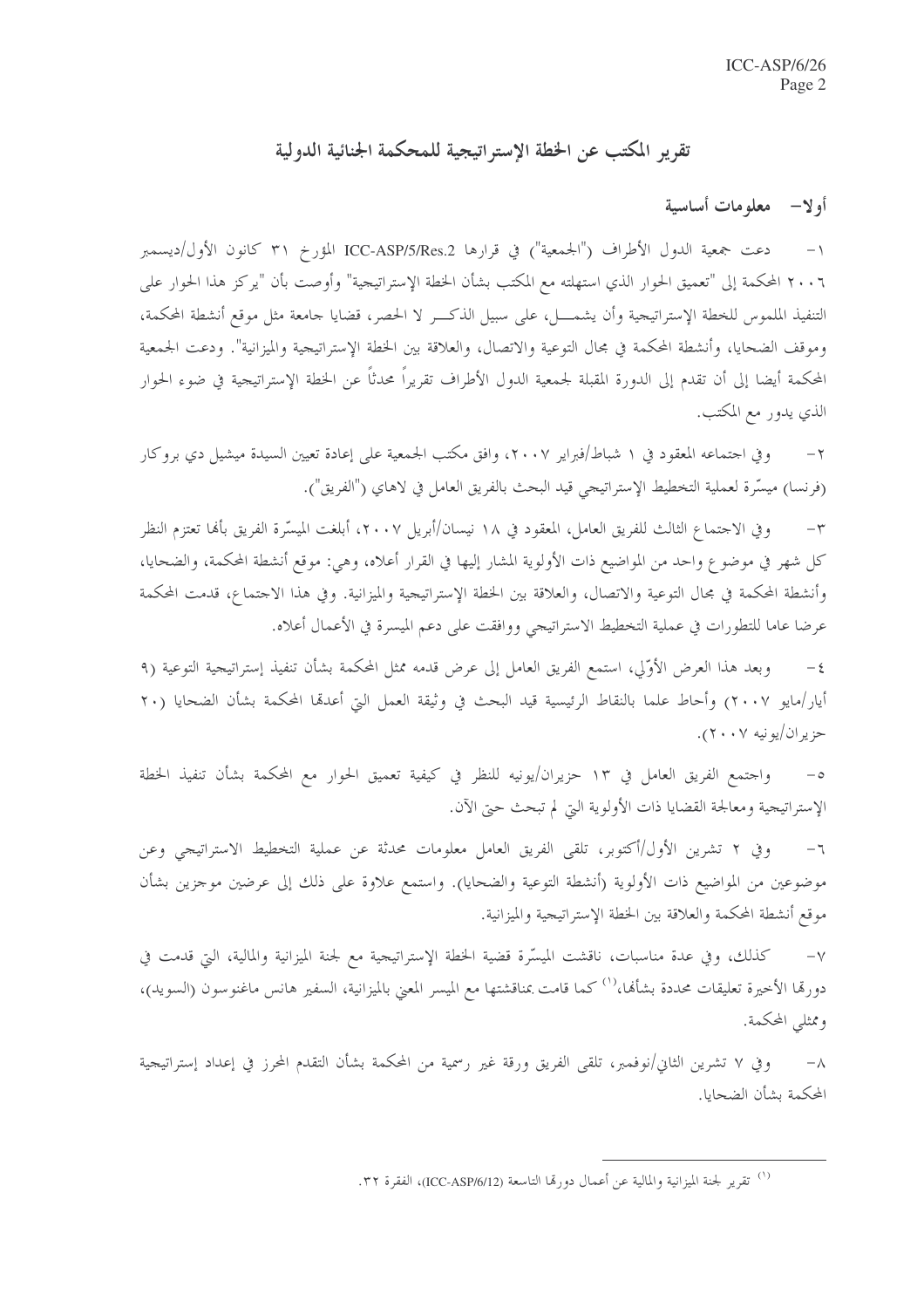# ثانيا— نظرة عامة للخطة الإستر اتيجية في عام ٢٠٠٧

حددت المحكمة، على أساس الخطة الإستراتيجية المعتمدة في عام ٢٠٠٦، الأهداف الإستراتيجية ذات الأولوية  $-9$ لعام ٢٠٠٧ (ICC-ASP/5/6). وبالإضافة إلى الأهداف المتصلة بالأنشطة الجارية (التحقيقات والمحاكمات)، احتارت المحكمة الأهداف التالية:

- عملية اتخاذ القرارات؛  $\langle \hat{D} \rangle$
- المباني الدائمة والموقع الجغرافي لأنشطة المحكمة؛  $(\hookrightarrow)$ 
	- الأمن؛  $(5)$
- الموارد البشرية (التوظيف، تطوير الموظفين والاستخدام، فرص الترقي)؛  $\mathbf{C}^{(2)}$ 
	- قضية المنظمة غير البيروقراطية والثقافة المشتركة في المحكمة.  $(\mathbb{A})$

ونظرت المحكمة أيضا في القضايا ذات الأولوية التي حددها الجمعية والتي ستنظر فيها في العام الحالي.  $-1$ .

وقررت المحكمة عدم مواصلة النظر في أهداف السنوات العشر الواردة في الخطة الإستراتيجية في الوقت الحالي  $-11$ ورأت أن من الأفضل أن تكرس مواردها لإتقان الخطة الجارية.

ثالثا— القضايا الجامعة المحددة من الجمعية

### ألف – أنشطة التوعية

في معرض تنفيذ خطة العمل الإستراتيجية لأنشطة التوعية، قامت المحكمة بتعريف الأهداف وكذلك الرسائل.  $-11$ وحددت المحكمة أيضا نطاق العمل في مجموعات داخل المجتمعات المرتبطة مباشرة بالجرائم قيد التحقيق، وتركزت في مناطق جغرافية محددة.

١٣– وتواجه المحكمة عدة تحديات في عملية التوعية مثل: تقادم شبكات الاتصالات السلكية واللاسلكية، وافتقار المنظمات غير الحكومية ووسائط الإعلام المحلية إلى الموارد، وضعف البنية الأساسية، واختلاف اللغات، وتردي البيئة الأمنية، وارتفاع معدلات الأمية.

١٤ – وشرعت المحكمة الآن في وضع مؤشرات للأداء من أجل قياس تأثير أنشطتها، من الناحيتين الكمية والنوعية. ويرى ممثل المحكمة المسؤول عن تنفيذ إستراتيجية التوعية أن مؤشرات الجودة التي وضعتها المحكمة لا تزال غير كافية من الناحية الموضوعية، وألها في حاجة إلى مزيد من التحسين.

١٥– ونفذت المحكمة بعض أنشطة التوعية في شمال أوغندا وجمهورية الكونغو الديمقراطية. وفي شمال أوغندا، نظمت المحكمة ٢٨ نشاطا ونظم أصحاب المصلحة ٩ أنشطة لنحو ٣٠٠٠ مشارك واستفاد من حلالهم، طبقا لتقديرات المحكمة، نحو ٨٫٩ مليون نسمة. ووزعت المحكمة ما يزيد على ٣٢ ٠٠٠ منشور. وللوصول إلى مستويات القاعدة من السكان، نظم فريق التوعية لقاءات في "الهواء الطلق" واستخدم العروض الدرامية للسكان الذين يعيشون في المخيمات، وشرع أيضا في تنفيذ برامج إذاعية تفاعلية. وأصبحت المعلومات المتوافرة لدى "نسبة كبيرة من الأشولي" المستهدفين ببرنامج التوعية التابع للمحكمة الجنائية الدولية الآن أفضل من المعلومات المتوافرة لدى المحتمعات غير المشمولة في البرنامج.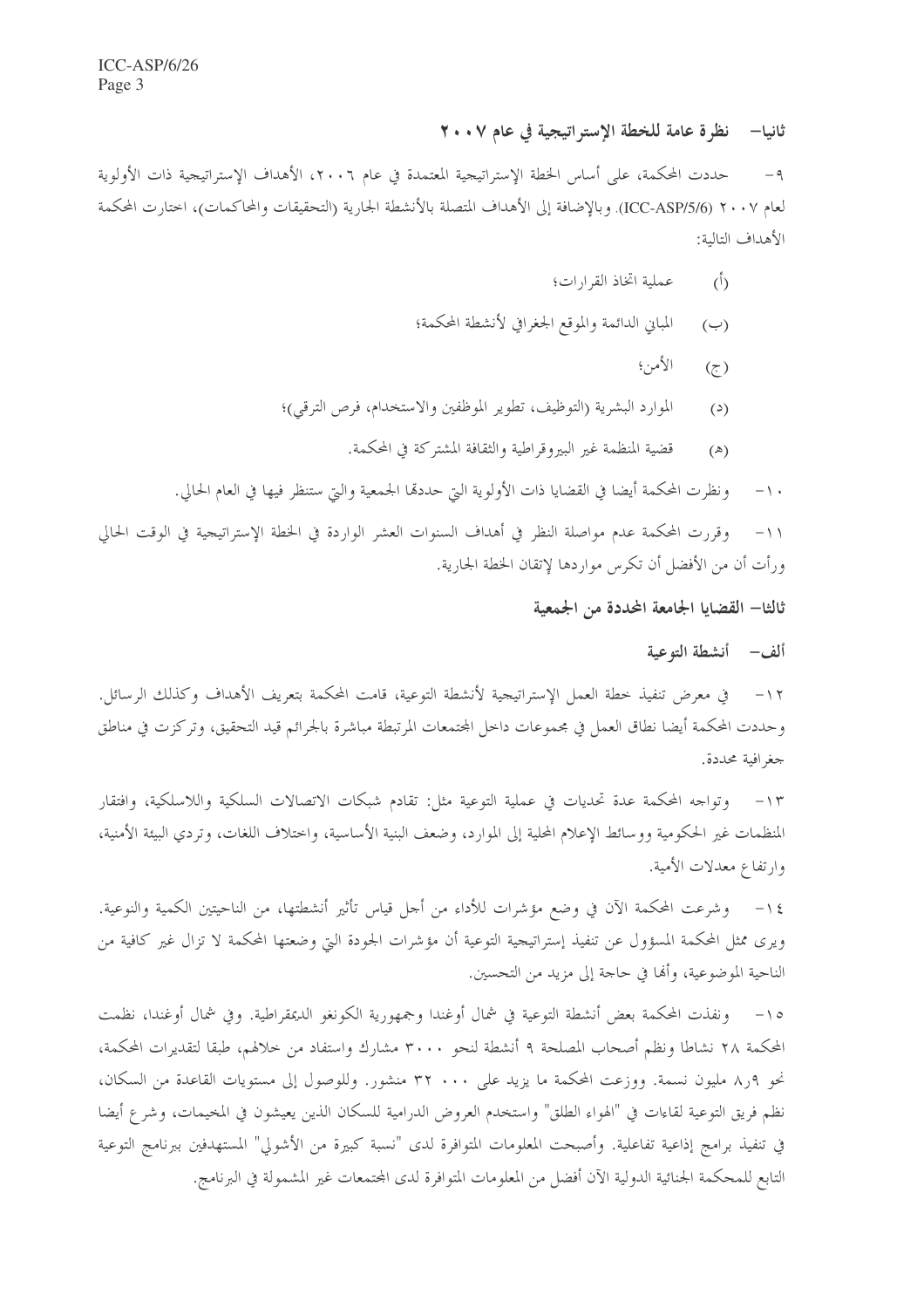وتفيد المؤشرات بأن المحكمة أحرزت تقدما في برامجها للتوعية فكانت الأسئلة المطروحة في البداية من قبيل "هل  $-17$ ستحاكم المحكمة الأطفال؟". فلم تعد هذه الأسئلة شائعة الآن وظهرت بدلا منها مجموعة جديدة من الأسئلة بشأن جوانب معينة للمحكمة (مثل، "هل يجوز سحب أوامر القبض؟")، مما يدل على زيادة الوعي في المحتمعات المستهدفة بأعمال المحكمة.

١٧- وبدأت هذه الأنشطة مؤخرا بالنسبة للحالة في دارفور عن طريق الاحتماعات التي تعقد في مخيمات اللاحئين في تشاد والمقابلات الشخصية مع المؤثرين على الرأي العام (مثل المحامين، والصحفيين، والمنظمات غير الحكومية المحلية، والفنانين، والطلبة، وأعضاء البرلمان).

#### الضحايا ياء—

أحاط الفريق العامل علما بأن المحكمة تعد حاليا وثيقة عمل بشأن الضحايا بالاشتراك مع الأجهزة المختلفة التابعة  $-\wedge$ لها وبمدخلات من الصندوق الاستئماني للضحايا، ومكتب المحامي العام للضحايا، والضحايا أنفسهم.

و قمدف ورقة العمل، دون التدحل في المسائل التي تعتبر من صميم احتصاص القضاة، إلى تحديد الاستراتيجيات  $-19$ الرئيسية للمحكمة بشأن الضحايا وتعتزم تقسيمها إلى جزأين رئيسيين:

- سيتناول الجزء الأول الإطار العام للإستراتيجية والعوامل المؤثرة عليها وسيصف إستراتيجية المحكمة ذاتما  $\overline{(\overline{0})}$ فيما يتعلق بالضحايا، في ستة محالات رئيسية:
	- $\left\langle \cdot \right\rangle$ إبلاغ الضحايا بحقوقهم أمام المحكمة ومواصلة إبلاغهم بمذه الحقوق؛
		- $\mathfrak{c}_{\gamma}$ الحماية؛
		- $\gamma$ دعم ومساعدة الضحايا؛
			- $\mathfrak{c}_{\xi}$ , مشاركة الضحايا؛
				- $\mathcal{L}_{\circ}$ , الجبهر ؟
				- $\mathfrak{c}_{\mathfrak{q}}$ التمثيل القانوين؛
		- وسيكرس الجزء الثاني لقياس تأثير هذه الاستراتيجيات على الضحايا.  $(\cup)$
		- ومن المتوقع أن تعد الوثيقة النهائية للإستراتيجية في أواخر الربع الأول من عام ٢٠٠٨.  $-7.$

# جيم– موقع أنشطة المحكمة

جرى التذكير بأن المادة ٣ من نظام روما الأساسي، التي يكون بموجبها مقر المحكمة في لاهاي، تجيز للمحكمة  $-\tau$ أن تعقد حلسالها في مكان آخر " عندما ترى ذلك مناسباً".

ولتحديد الأنشطة الجارية التي ستقع خارج لاهاي، وضعت المحكمة منهجية لتحليل جميع العناصر ذات الصلة (ما  $-77$ هي الأنشطة، وما هي الآثار، وما هو مستوى اللامركزية)، وقامت أيضا بتقييم الآثار المترتبة على ذلك.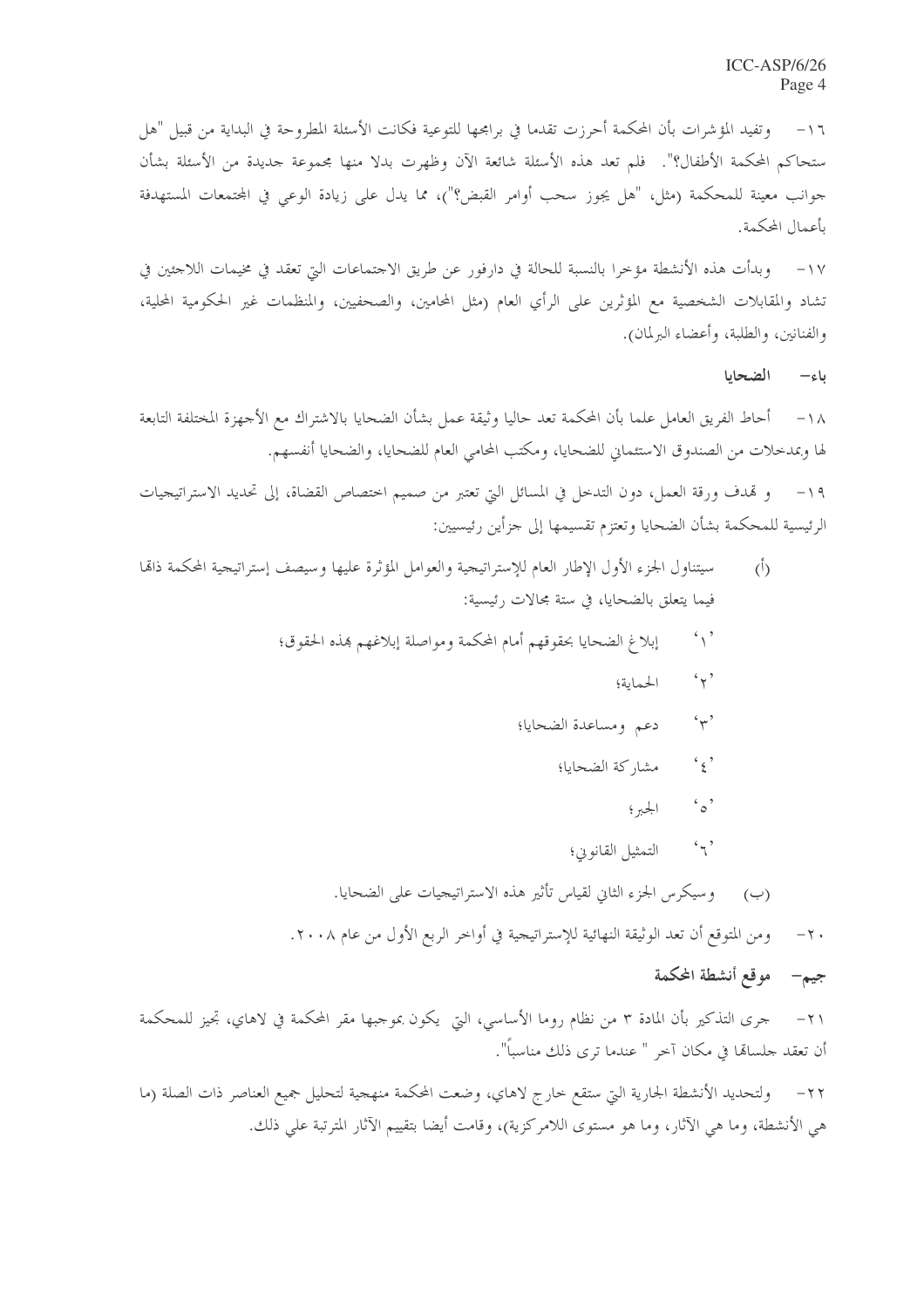٢٣- وقبل اتخاذ قرار بشأن الأنشطة ستنفذ اللامركزية بشألها، نظرت المحكمة في مهامها المختلفة: تحليل الحالات، والتحقيقات والمحاكمات، والقضايا المتعلقة بالضحايا والشهود، والتوعية، والمحامين العامين، والدوائر، والتنفيذ والدعم (بما في ذلك الأمن، والاحتجاز، وإدارة المحكمة).

٢٤– وفيما يتعلق بالآثار، حددت المحكمة مجالات مختلفة: الموارد المتاحة، واللو حستيات، والبنية الأساسية، والاتصالات، والأمن، والجموعات المستهدفة، وأصحاب المصلحة.

٢٥– وأحيرا، لا تزال المستويات المختلفة من اللامركزية قيد البحث: البعثات، مكاتب الاتصال/الإعلام، المحاور اللوجستية، والوجود الميداني المحدود، المكاتب الميدانية المحدودة، المكاتب الميدانية المعيارية، محاور الأنشطة الرئيسية، والمحاكمات بالموقع'''. وقد تختلف مستويات اللامركزية المذكورة باختلاف الأنشطة المعنية.

ويراعي تقييم الآثار المترتبة على تحقيق اللامركزية لأي نشاط، في جملة أمور، التكاليف، وصورة المحكمة الجنائية  $-77$ الدولية، والنتائج القضائية.

٢٧- ولا تزال المحكمة تحلل العناصر المختلفة المعروضة عليها.

#### دال— العلاقة بين الخطة الإستراتيجية والميزانية

جُمعت الأهداف ذات الأولوية التي حددقما المحكمة في عام ٢٠٠٧ على أساس الخطة الإستراتيجية، المشار إليها  $-\tau \wedge$ أعلاه، في خمسة أهداف رئيسية لعام ٢٠٠٨:

- المحاكمات والتحقيقات في القضايا (التعاون للقبض والتسليم)؛  $(\mathring{0})$ 
	- التوعية؛  $(\hookrightarrow)$
	- حماية الشهود والضحايا؛  $(\tau)$ 
		- الموارد البشرية؛  $(2)$
	- المباني (المؤقتة والدائمة).  $(\mathbb{A})$

وفي هيكل ميزانية عام ٢٠٠٨، ربطت جميع الأهداف ذات الأولوية بالأهداف التي تعتزم المحكمة تحقيقها في عام  $-\gamma$ q ٢٠٠٨، وتستمد الموارد الجديدة المطلوبة لنتائج السنة المقبلة من نتائج السنة السابقة: ٧٦, • مليون يورو لحماية الضحايا والشهود، و ٠,٥١ مليون يورو للبنية الأساسية (المكاتب الميدانية)، و٤٦,٠ مليون يورو للأمن، و٣٦,٠ مليون يورو للمساعدة القانونية، و ٠,٧٠ مليون يورو للمباني المؤقتة.

٣٠— وتستمد النتائج المتوقعة في ميزانية عام ٢٠٠٨ من الأهداف ذات الأولوية التي حددقما المحكمة في عام ٢٠٠٧. ووضعت مؤشرات للأداء فضلا عن أهداف للنتائج المتوقعة.

<sup>&</sup>lt;sup>(٢)</sup> الميزانية البرنامجية المقترحة لعام ٢٠٠٨ للمحكمة الجنائية الدولية (ICC-ASP/6/8)، المرفق الثاني عشر ، "ملخص الميزانية المكرسة لجلسات الاستماع الموقعية".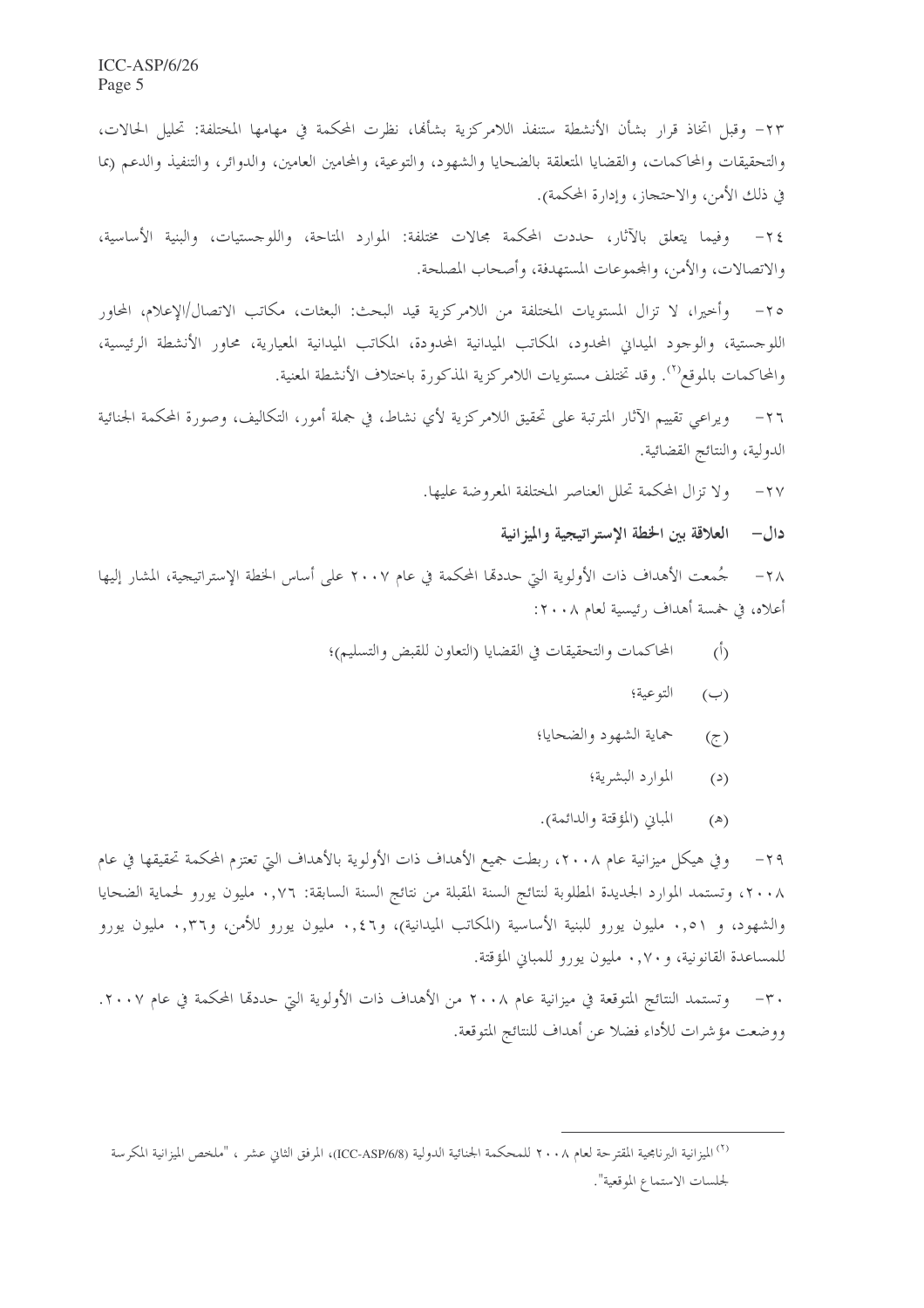ومع ذلك، لاحظت لجنة الميزانية والمالية في تقريرها عن أعمال دورها التاسعة أنه "يتوجب بلورة الرابطة بين  $-\tau$ الخطة الإستراتيجية والميزانية بوجه أفضل". <sup>(٣)</sup>

> التقييم والآفاق ر ابعاً—

التحليل الذي أجرته المحكمة ألف—

إن العمل المتعلق بالخطة الإستراتيجية حسَّن التنسيق والتفاعل بين مختلف أجهزة المؤسسة. وحسَّن كذلك الرابطة  $-\tau\tau$ القائمة بين الخطة الإستراتيجية والميزانية. وتحقَّق، علاوة على ذلك، جانب من التقدم في تنفيذ الأولويات المحدكمة. وأخيراً كانت الحظة الإستراتيجية — فيما يبدو — عاملاً مساعداً للمحكمة في عملها الرامي إلى تكريس مبدأ "المحكمة الواحدة".

لكن هناك، من ناحية أخرى، مجالات عديدة يلزم فيها إدخال تحسينات: إذ هناك تقاعس عن التقيد بالمواعيد  $-\tau$ ونوعية الاتصال بالدول الأطراف لا بد من تحسينها. والحقيقة هي أن هناك من يرى أن الخطة موغلة في الطموح قياساً هيكل الدعم القائم داخل المحكمة عديم الكفاية، بالنظر خاصة إلى ما تتسم به المواضيع من تعقيد. ولوحظ كذلك أن المحكمة تقوم في الوقت نفسه بتشكيل وتنفيذ الأهداف.

٣٤- وسوف تُحدَّد سبل العلاج لدى إعداد التخطيط لعام ٢٠٠٨. وترغب المحكمة في أن تحدِّد، في جملة ما ترغب في تحديده من قضايا، فمجاً يتوخى تحديث أهداف السنوات العشر المبيَّنة في الخطة والتثبت بوجه خاص ممّا إذا كانت جميعها ما تزال أهدافاً مفيدة.

> التحليل الذي أجراه الفريق العامل في لاهاي ياء—

شدَّد الفريق، أولاً، على أنه يظل واضعاً في الاعتبار حقيقة أن الخطة الإستراتيجية راجعة إلى المحكمة كما تقرَّر  $-\mathbf{r}\circ$ ذلك في عام ٢٠٠٦ وأن الفريق لا يرغب، في أن يدير المحكمة "إدارة تفصيلية" ولا هو يزمع تولى ذلك أثناء الحوار الجاري حالياً يشأن الخطة.

٣٦– والخطة الإستراتيجية في حد ذاهما — مثل ما تسلم بذلك المحكمة — هي أداة مفيدة بالنسبة للمحكمة ويمكن أيضاً أن تساعد الدول الأطراف على الفهم الأفضل لاحتياجات المحكمة لا فيما يتعلق بمسائل الميزانية وحدها بل فيما يتعلق أيضاً بالتزامها بالتعاون وبدعم المحكمة على صعيد شتى القضايا التشغيلية. وعلى هذا النحو يكتسى الحوار المتواصل بين المحكمة والدول الأطراف أهمية كبرى.

٣٧ – وخلال عام ٢٠٠٧، وبالنظر إلى ضيق الوقت، لم تتمكن المحكمة من أن تمعن النظر في معظم المواضيع التي حددقما جمعية الأطراف بوصفها مواضيع ذات أولوية.

والفريق واع بعبء العمل الملقى على عاتق المحكمة والمشاكل التي واجهتها في تعيين موظفين ذوي حبرة ومؤهلين  $-\tau \wedge$ تأهيلاً كافياً مثل ما أوضحه المقتطف الآنف الذكر من تقرير لجنة الميزانية والمالية.

<sup>(</sup>٣) تقرير لجنة الميزانية والمالية عن أعمال دورها التاسعة (ICC-ASP/6/12)، الفقرة ٣٢.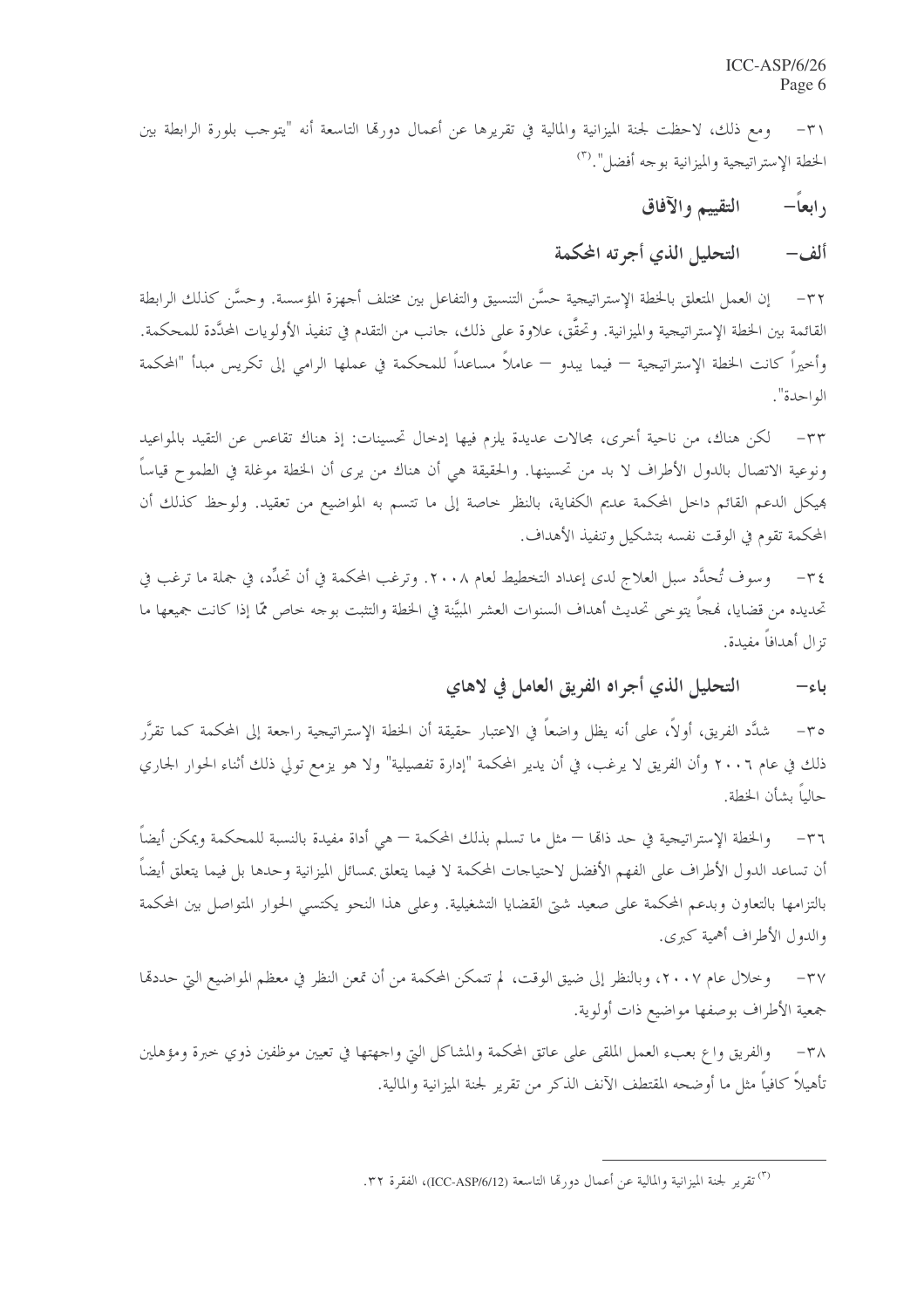على أن الفريق يحدوه الأمل في أن يتم في عام ٢٠٠٨ التصدي لكافة الأهداف العالقة ذات الأولوية (التوعية  $-\mathbf{r}$ والضحايا وتوطين أنشطة المحكمة والعلاقة بين الميزانية والخطة الإستراتيجية) والانتهاء من وضع تلك الأهداف في صيغتها النهائية وأن يتم زيادة تعميق الحوار مع الدول الأطراف في هذا الصدد.

ورأى الفريق، بوجه أحص، فيما يتعلق بالأنشطة التوعوية أن بوسع المحكمة أن تقوم بزيادة تدقيق مؤشرات الأداء  $-\epsilon$ . الراهنة خاصة منها المؤشرات المرتبطة بتقييم جودة الأنشطة المضطلع ها. ويبقى هذا العمل من أولويات الدول الأطراف، خاصة إذا وُضعت في الاعتبار الآثار المالية المترتبة على هذه الأنشطة والحاجة إلى تبرير تلك التكاليف عند اعتماد الميزانية. فضلاً عن ذلك، يرغب الفريق في الحصول على المزيد من المعلومات المتعلقة بالروابط ومواضع الوصل ما بين الإجراءات المتعلقة بالتوعية والإستراتيجيات الخاصة بالضحايا. فكيف يمكن تنظيم وتأمين التنسيق ما بين شتى الأقسام التابعة للمحكمة التي تعبي بتلك القضايا؟

٤١ – يُشار، في ضوء الموقف الذي عبرت عنه لجنة الميزانية والمالية، إلى أن الفريق يأمل في أن يتم الربط الأوثق عند النظر في ميزانية المحكمة لعام ٢٠٠٩ ما بين الميزانية والخطة الإستراتيجية.

> وفيما يتعلق بالشواغل التي تثيرها قضية الضحايا شدَّد الفريق على ما يلي:  $-\xi$   $\zeta$

- ضرورة استناد وثيقة العمل إلى التجارب الفعلية على أرض الواقع مع التبيان الواضح للغرض من  $\langle \hat{O} \rangle$ الإستراتيجية وتحديد وسائل التحقق من إنحاز النتائج المتوقعة؛
- ضرورة اختصار الوقت الفاصل ما بين اللحظة التي يقدم فيها الفرد طلباً إلى المحكمة لحمايته واللحظة  $(\hookrightarrow)$ التي يتلقى فيها رداً من المحكمة على ذلك الطلب. بيد أن المحكمة شدَّدت على حقيقة أن القرار الذي يتخذ هو قرار قضائي وأن قلم المحكمة مضطر لانتظار القرار الذي تصدره الدوائر؛
- أهمية التشاور مع المنظمات غير الحكومية في إعداد الخطة الإستراتيجية حيث أن لهذه المنظمات تجربة  $(5)$ فعلية على أرض الواقع في مجال الحد من التأخير الذي يُشار إليه في النقطة السابقة؛
- والحاحة إلى تأمين اشتراك الصندوق الاستئماني للضحايا في وضع الإستراتيجية المطلوبة في هذا الشأن  $(2)$ ومشاركته في تنفيذها.

وأشار الفريق، بوجه أعم، إلى ما يتوقعه من تنفيذ ملموس لمختلف الأهداف التي تضمنتها الخطة والتي تبرز،  $-\xi$ ٣ حيثما كان ذلك ممكنا، الروابط الواضحة ما بين مختلف الأهداف. وفضلاً عن الشرح الذي أوردته المحكمة للمنهجية المتبعة ترغب الوفود في أن تُحاط علماً بالأساس الذي تقوم عليه خيارات المحكمة، هذه الخيارات التي تحدِّد أنشطتها.

وفي ضوء هذه الملاحظات، يرغب الفريق في أن يظل الحوار بين الدول الأطراف وبين المحكمة مدرجاً على جدول  $-\xi$  { أعمال الجمعية بالنسبة لعام ٢٠٠٨ بغية مواصلة مناقشة وتحديد المواضيع ذات الأولوية المبيَّنة في القرار ICC-ASP/5/Res.2 المؤرخ ١ كانون الأول/ديسمبر ٢٠٠٦. وترد في مرفق هذا القرار توصية بهذا الشأن.

وأخيراً سيعمد الفريق إلى دراسة أهمية تحديث الحطة الإستراتيجية الذي تزمع المحكمة إجراءه في عام ٢٠٠٨.  $-\xi$